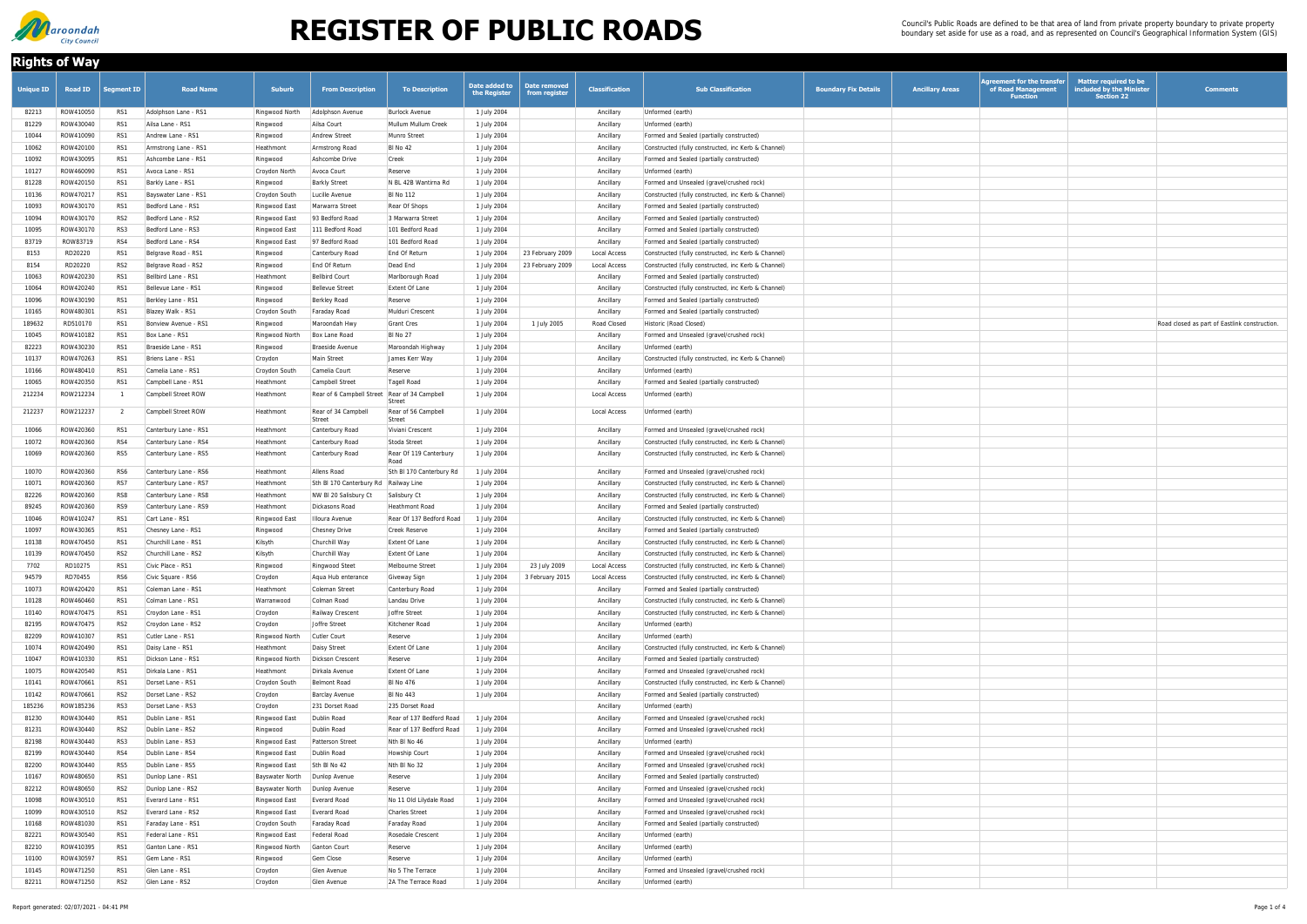| <b>Rights of Way</b> |                        |                   |                                                                                        |                            |                               |                                                     |                               |                               |                                  |                                                                                                            |                             |                        |                                                                            |                                                                               |                                              |
|----------------------|------------------------|-------------------|----------------------------------------------------------------------------------------|----------------------------|-------------------------------|-----------------------------------------------------|-------------------------------|-------------------------------|----------------------------------|------------------------------------------------------------------------------------------------------------|-----------------------------|------------------------|----------------------------------------------------------------------------|-------------------------------------------------------------------------------|----------------------------------------------|
| <b>Unique ID</b>     | <b>Road ID</b>         | <b>Segment ID</b> | <b>Road Name</b>                                                                       | <b>Suburb</b>              | <b>From Description</b>       | <b>To Description</b>                               | Date added to<br>the Register | Date removed<br>from register | <b>Classification</b>            | <b>Sub Classification</b>                                                                                  | <b>Boundary Fix Details</b> | <b>Ancillary Areas</b> | <b>Agreement for the transfer</b><br>of Road Management<br><b>Function</b> | <b>Matter required to be</b><br>included by the Minister<br><b>Section 22</b> | <b>Comments</b>                              |
| 9486                 | RD71270                | RS1H              | Glenora Avenue - RS1                                                                   | Croydon                    | <b>Wicklow Ave</b>            | Bowl Of Court                                       | 1 July 2004                   | 4 May 2021                    | <b>Local Access</b>              | Constructed (fully constructed, inc Kerb & Channel)                                                        |                             |                        |                                                                            |                                                                               |                                              |
| 9037                 | RD61230                | RS <sub>2</sub>   | Glynne Road - RS2                                                                      | Warranwood                 | West City Bdy No 16           | Bowl Of Court                                       | 1 July 2004                   | 23 February 2009              | <b>Local Access</b>              | Constructed (fully constructed, inc Kerb & Channel)                                                        |                             |                        |                                                                            |                                                                               |                                              |
| 157593               | ROW157593              | AS1               | Goble Way - Mount View Parade to<br>Lincoln Road Access Road (ROW)<br>AS1              | Croydon                    | Mount View Parade             | Lincoln Road                                        | 1 July 2004                   |                               | Ancillary                        | Formed and Sealed (partially constructed)                                                                  |                             |                        |                                                                            |                                                                               |                                              |
| 10149                | ROW484821              | RS1               | Goble Way - RS1                                                                        | Croydon                    | Lincoln Road                  | Mount View Parade                                   | 1 July 2004                   |                               | Ancillary                        | Constructed (fully constructed, inc Kerb & Channel)                                                        |                             |                        |                                                                            |                                                                               |                                              |
| 10146                | ROW471417              | RS1               | Harry Lacey Lane - RS1                                                                 | Croydon                    | Main Street                   | Lacey Street                                        | 1 July 2004                   |                               | Ancillary                        | Constructed (fully constructed, inc Kerb & Channel)                                                        |                             |                        |                                                                            |                                                                               |                                              |
| 10048                | ROW410470              | RS1               | Hearthside Lane - RS1                                                                  | Ringwood                   | Hearthside Court              | <b>BI</b> No 97                                     | 1 July 2004                   |                               | Ancillary                        | Formed and Sealed (partially constructed)                                                                  |                             |                        |                                                                            |                                                                               |                                              |
| 10076                | ROW420830              | RS1               | Heatherdale Lane - RS1                                                                 | Ringwood                   | Heatherdale Road              | Molan Street                                        | 1 July 2004                   |                               | Ancillary                        | Constructed (fully constructed, inc Kerb & Channel)                                                        |                             |                        |                                                                            |                                                                               |                                              |
| 10077                | ROW420860              | RS1               | Heywood Lane - RS1                                                                     | Ringwood                   | Heywood Street                | Maidstone Street                                    | 1 July 2004                   |                               | Ancillary                        | Formed and Unsealed (gravel/crushed rock)                                                                  |                             |                        |                                                                            |                                                                               |                                              |
| 10101                | ROW430720              | RS1               | Highland Lane - RS1                                                                    | Ringwood                   | <b>Highland Boulevard</b>     | Mullum Mullum Creek                                 | 1 July 2004                   |                               | Ancillary                        | Formed and Unsealed (gravel/crushed rock)                                                                  |                             |                        |                                                                            |                                                                               |                                              |
| 10102                | ROW430750              | RS1               | Hill Lane - RS1                                                                        | Ringwood East              | Hill Street                   | Marwarra Street                                     | 1 July 2004                   |                               | Ancillary                        | Constructed (fully constructed, inc Kerb & Channel)                                                        |                             |                        |                                                                            |                                                                               |                                              |
| 10103                | ROW430750              | RS2               | Hill Lane - RS2                                                                        | Ringwood East              | Hill Street                   | Sherwood Avenue                                     | 1 July 2004                   |                               | Ancillary                        | Constructed (fully constructed, inc Kerb & Channel)                                                        |                             |                        |                                                                            |                                                                               |                                              |
| 157594               | ROW157594              | AS1               | Holder Way - Mount View Parade to<br>Lincoln Road Access Road (ROW)<br>AS <sup>-</sup> | Croydon                    | Mount View Parade             | Lincoln Road                                        | 1 July 2004                   |                               | Ancillary                        | Formed and Sealed (partially constructed)                                                                  |                             |                        |                                                                            |                                                                               |                                              |
| 10150                | ROW484822              | RS1               | Holder Way - RS1                                                                       | Croydon                    | Mount View Parade             | Lincoln Road                                        | 1 July 2004                   |                               | Ancillary                        | Formed and Sealed (partially constructed)                                                                  |                             |                        |                                                                            |                                                                               |                                              |
| 10104                | ROW430760              | RS1               | Holland Lane - RS1                                                                     | Ringwood East              | Holland Road                  | Sunbeam Avenue                                      | 1 July 2004                   |                               | Ancillary                        | Formed and Sealed (partially constructed)                                                                  |                             |                        |                                                                            |                                                                               |                                              |
| 10105                | ROW430770              | RS1               | Holyrood Lane - RS1                                                                    | Ringwood                   | Holyrood Crescent             | Forest                                              | 1 July 2004                   |                               | Ancillary                        | Formed and Sealed (partially constructed)                                                                  |                             |                        |                                                                            |                                                                               |                                              |
| 10106                | ROW430840              | RS1               | Illoura Lane - RS1                                                                     | Ringwood East              | Illoura Avenue                | East BI No 8 Alexandra Rd                           | 1 July 2004                   |                               | Ancillary                        | Formed and Sealed (partially constructed)                                                                  |                             |                        |                                                                            |                                                                               |                                              |
| 10107                | ROW430840              | RS <sub>2</sub>   | Illoura Lane - RS2                                                                     | Ringwood East              | Illoura Avenue                | 117 Bedford Road                                    | 1 July 2004                   |                               | Ancillary                        | Formed and Unsealed (gravel/crushed rock)                                                                  |                             |                        |                                                                            |                                                                               |                                              |
| 10108                | ROW430840              | RS3               | Illoura Lane - RS3                                                                     | Ringwood East              |                               | Nth BI No 6 Illoura Avenue Sth Cnr 4 Illoura Avenue | 1 July 2004                   |                               | Ancillary                        | Formed and Sealed (partially constructed)                                                                  |                             |                        |                                                                            |                                                                               |                                              |
| 10109                | ROW430855              | RS1               | Jack's Lane - RS1                                                                      | Ringwood                   | Jacks Place                   | Frodsham Road                                       | 1 July 2004                   |                               | Ancillary                        | Formed and Sealed (partially constructed)                                                                  |                             |                        |                                                                            |                                                                               |                                              |
| 10155                | ROW473033              | RS1               | Jackson Walk - RS1                                                                     | Croydon                    | Pierson Drive                 | Main Street                                         | 1 July 2004                   |                               | Ancillary                        | Constructed (fully constructed, inc Kerb & Channel)                                                        |                             |                        |                                                                            |                                                                               |                                              |
| 82216                | ROW471817              | RS <sub>2</sub>   | James Kerr Lane - RS2                                                                  | Croydon                    | James Kerr Way                | Extent Of Lane                                      | 1 July 2004                   |                               | Ancillary                        | Formed and Unsealed (gravel/crushed rock)                                                                  |                             |                        |                                                                            |                                                                               |                                              |
| 10147<br>10078       | ROW471817<br>ROW420900 | RS1<br>RS1        | James Kerr Way - RS1<br>James Lane - RS1                                               | Croydon                    | Hewish Road<br>James Street   | Mt Dandenong Road<br>Wantirna Road                  | 1 July 2004                   |                               | Ancillary<br>Ancillary           | Constructed (fully constructed, inc Kerb & Channel)<br>Constructed (fully constructed, inc Kerb & Channel) |                             |                        |                                                                            |                                                                               |                                              |
| 82201                | ROW430880              | RS1               | Jeffrey Lane - RS1                                                                     | Ringwood<br>Ringwood       | Jeffrey Drive                 | <b>Creek Reserve</b>                                | 1 July 2004<br>1 July 2004    |                               | Ancillary                        | Unformed (earth)                                                                                           |                             |                        |                                                                            |                                                                               |                                              |
| 10049                | ROW410546              | RS1               | Jull Lane - RS1                                                                        | Ringwood North             | Jull Parade                   | Reserve                                             | 1 July 2004                   |                               | Ancillary                        | Unformed (earth)                                                                                           |                             |                        |                                                                            |                                                                               |                                              |
| 10129                | ROW462000              | RS1               | Kallay Lane - RS1                                                                      | Croydon                    | Kallay Street                 | <b>Extent Of Lane</b>                               | 1 July 2004                   |                               | Ancillary                        | Formed and Sealed (partially constructed)                                                                  |                             |                        |                                                                            |                                                                               |                                              |
| 10079                | ROW420990              | RS1               | Kendall Lane - RS1                                                                     | Ringwood                   | Wantirna Road                 | Kendall Street                                      | 1 July 2004                   |                               | Ancillary                        | Formed and Unsealed (gravel/crushed rock)                                                                  |                             |                        |                                                                            |                                                                               |                                              |
| 10148                | ROW472041              | RS1               | Kent Lane - RS1                                                                        | Croydon                    | Kent Avenue                   | Hyton Crescent                                      | 1 July 2004                   |                               | Ancillary                        | Formed and Unsealed (gravel/crushed rock)                                                                  |                             |                        |                                                                            |                                                                               |                                              |
| 10130                | ROW462042              | RS1               | Kiewa Lane - RS1                                                                       | Croydon Hills              | Kiewa Close                   | Yarra Road                                          | 1 July 2004                   |                               | Ancillary                        | Formed and Sealed (partially constructed)                                                                  |                             |                        |                                                                            |                                                                               |                                              |
| 10131                | ROW462050              | RS1               | Kinta Lane - RS1                                                                       | Croydon North              | Kinta Court                   | End Of R.o.w.                                       | 1 July 2004                   |                               | Ancillary                        | Formed and Sealed (partially constructed)                                                                  |                             |                        |                                                                            |                                                                               |                                              |
| 82196                | ROW472067              | RS <sub>2</sub>   | Kitchener Lane - RS2                                                                   | Croydon                    | BI No 22                      | Joffre Street                                       | 1 July 2004                   |                               | Ancillary                        | Unformed (earth)                                                                                           |                             |                        |                                                                            |                                                                               |                                              |
| 10080                | ROW421060              | RS1               | Lena Lane - RS1                                                                        | Ringwood                   | Lena Grove                    | Railway Line                                        | 1 July 2004                   |                               | Ancillary                        | Formed and Sealed (partially constructed)                                                                  |                             |                        |                                                                            |                                                                               |                                              |
| 10132                | ROW462280              | RS1               | Little John Lane - RS1                                                                 | Ringwood North             | Little John Road              | Little John Road                                    | 1 July 2004                   |                               | Ancillary                        | Constructed (fully constructed, inc Kerb & Channel)                                                        |                             |                        |                                                                            |                                                                               |                                              |
| 10169                | ROW482250              | RS1               | Long View Lane - RS1                                                                   | Croydon South              | Long View Road                | Reserve                                             | 1 July 2004                   |                               | Ancillary                        | Unformed (earth)                                                                                           |                             |                        |                                                                            |                                                                               |                                              |
| 10050                | ROW410670              | RS1               | Loughnan Lane - RS1                                                                    | Ringwood                   | Loughnan Road                 | William Street                                      | 1 July 2004                   |                               | Ancillary                        | Unformed (earth)                                                                                           |                             |                        |                                                                            |                                                                               |                                              |
| 81227                | ROW410670<br>ROW410670 | RS2               | Loughnan Lane - RS1                                                                    | Ringwood                   | Loughnan Road                 | Kennedy Avenue                                      | 1 July 2004                   |                               | Ancillary                        | Unformed (earth)                                                                                           |                             |                        |                                                                            |                                                                               |                                              |
| 88194<br>10081       | ROW421110              | RS3<br>RS1        | Loughnan Lane - RS3<br>Louis Lane - RS1                                                | Ringwood<br>Heathmont      | Loughnan Road<br>Louis Street | William Street<br>Coven Avenue                      | 1 July 2004<br>1 July 2004    |                               | Ancillary<br>Ancillary           | Formed and Sealed (partially constructed)<br>Formed and Sealed (partially constructed)                     |                             |                        |                                                                            |                                                                               |                                              |
| 189639               | RD521130               | RS1               | Madden Street - RS1                                                                    | Ringwood                   | Maroondah Hwy                 | Dead End                                            | 1 July 2004                   | 19 July 2005                  | Road Closed                      | Historic (Road Closed)                                                                                     |                             |                        |                                                                            |                                                                               | Road closed as part of Eastlink construction |
| 7636                 | RD10010                | RS7               | Maroondah Highway - RS7                                                                | Croydon                    | <b>Kallay Street</b>          | Ebl No 29                                           | 1 July 2004                   | 5 December 2016               | <b>Local Access</b>              | Constructed (fully constructed, inc Kerb & Channel)                                                        |                             |                        |                                                                            |                                                                               |                                              |
| 7637                 | RD10010                | RS8               | Maroondah Highway - RS8                                                                | Croydon                    | Ebl No 25-27                  | Ebl No 31-45                                        | 1 July 2004                   | 18 February 2009              | <b>Local Access</b>              | Constructed (fully constructed, inc Kerb & Channel)                                                        |                             |                        |                                                                            |                                                                               |                                              |
| 10039                | ROW410010              | RS1               | Maroondah Lane - RS1                                                                   | Ringwood                   | Larissa Avenue                | <b>Bardia Street</b>                                | 1 July 2004                   |                               | Ancillary                        | Formed and Sealed (partially constructed)                                                                  |                             |                        |                                                                            |                                                                               |                                              |
| 10040                | ROW410010              | RS <sub>2</sub>   | Maroondah Lane - RS2                                                                   | Ringwood                   | Ringwood Street               | 103 Maroondah Highway                               | 1 July 2004                   |                               | Ancillary                        | Formed and Sealed (partially constructed)                                                                  |                             |                        |                                                                            |                                                                               |                                              |
| 10041                | ROW410010              | RS3               | Maroondah Lane - RS3                                                                   | Ringwood                   | Warrandyte Road               | <b>Pratt Street</b>                                 | 1 July 2004                   |                               | Ancillary                        | Formed and Sealed (partially constructed)                                                                  |                             |                        |                                                                            |                                                                               |                                              |
| 10042                | ROW410010              | RS4               | Maroondah Lane - RS4                                                                   | Croydon North              | Maroondah Highway             | Zealandia Road                                      | 1 July 2004                   |                               | Ancillary                        | Constructed (fully constructed, inc Kerb & Channel)                                                        |                             |                        |                                                                            |                                                                               |                                              |
| 10043                | ROW410010              | RS5               | Maroondah Lane - RS5                                                                   | Ringwood East              | Maroondah Highway             | Carpark                                             | 1 July 2004                   |                               | Ancillary                        | Constructed (fully constructed, inc Kerb & Channel)                                                        |                             |                        |                                                                            |                                                                               |                                              |
| 90690                | ROW410010              | RS6               | Maroondah Lane - RS6                                                                   | Ringwood                   | Maroondah Highway             | Carpark                                             | 1 July 2004                   |                               | Ancillary                        | Formed and Unsealed (gravel/crushed rock)                                                                  |                             |                        |                                                                            |                                                                               |                                              |
| 185237               | ROW410010              | RS7               | Maroondah Lane - RS7                                                                   | Croydon North              | Maroondah Highway             | Extent of Right of Way                              | 1 July 2004                   |                               | Ancillary                        | Constructed (fully constructed, inc Kerb & Channel)                                                        |                             |                        |                                                                            |                                                                               |                                              |
| 157995               | ROW410010              | RS8               | Maroondah Lane - RS8                                                                   | Ringwood                   | Maroondah Highway             | <b>Extent Of Lane</b>                               | 1 July 2004                   |                               | Ancillary                        | Formed and Sealed (partially constructed)                                                                  |                             |                        |                                                                            |                                                                               |                                              |
| 10051                | ROW410715              | RS1               | Maurine Lane - RS1                                                                     | Ringwood North             | Maurine Court                 | Reserve                                             | 1 July 2004                   |                               | Ancillary                        | Formed and Unsealed (gravel/crushed rock)                                                                  |                             |                        |                                                                            |                                                                               |                                              |
| 7835<br>10052        | RD10720<br>ROW410743   | RS1<br>RS1        | Melbourne Street - RS1<br>Michael Lane - RS1                                           | Ringwood<br>Ringwood North | Maroondah<br>Michael Place    | Civic Place<br>Reserve                              | 1 July 2004<br>1 July 2004    | 18 February 2009              | <b>Local Access</b><br>Ancillary | Constructed (fully constructed, inc Kerb & Channel)<br>Formed and Sealed (partially constructed)           |                             |                        |                                                                            |                                                                               |                                              |
| 10053                | ROW410747              | RS1               | Milne Place - RS1                                                                      | Ringwood North             | Warrandyte Road               | Dickson Crescent                                    | 1 July 2004                   |                               | Ancillary                        | Constructed (fully constructed, inc Kerb & Channel)                                                        |                             |                        |                                                                            |                                                                               |                                              |
| 10082                | ROW421190              | RS1               | Milton Lane - RS1                                                                      | Heathmont                  | Milton Street                 | Pleasant Drive                                      | 1 July 2004                   |                               | Ancillary                        | Formed and Sealed (partially constructed)                                                                  |                             |                        |                                                                            |                                                                               |                                              |
| 10083                | ROW421200              | RS1               | Molan Lane - RS1                                                                       | Ringwood                   | Molan Street                  | Sth BI No 33                                        | 1 July 2004                   |                               | Ancillary                        | Constructed (fully constructed, inc Kerb & Channel)                                                        |                             |                        |                                                                            |                                                                               |                                              |
| 82225                | ROW421200              | RS <sub>2</sub>   | Molan Lane - RS2                                                                       | Ringwood                   | 39 Heatherdale Rd             | Crosswell St                                        | 1 July 2004                   |                               | Ancillary                        | Formed and Sealed (partially constructed)                                                                  |                             |                        |                                                                            |                                                                               |                                              |
| 90131                | ROW90131               | RS1               | Montana Lane - RS1                                                                     | Croydon                    | Montana Parade                | Moralla Avenue                                      | 1 July 2004                   |                               | Ancillary                        | Formed and Sealed (partially constructed)                                                                  |                             |                        |                                                                            |                                                                               |                                              |
| 10111                | ROW431265              | RS1               | Montanus Lane - RS1                                                                    | Ringwood                   | Montanus Court                | Reserve                                             | 1 July 2004                   |                               | Ancillary                        | Formed and Unsealed (gravel/crushed rock)                                                                  |                             |                        |                                                                            |                                                                               |                                              |
| 10112                | ROW431290              | RS1               | Mt Dandenong Lane - RS1                                                                | Ringwood East              | Velma Grove                   | <b>BI</b> No 174                                    | 1 July 2004                   |                               | Ancillary                        | Constructed (fully constructed, inc Kerb & Channel)                                                        |                             |                        |                                                                            |                                                                               |                                              |
| 10113                | ROW431290              | RS <sub>2</sub>   | Mt Dandenong Lane - RS2                                                                | Croydon                    | Clegg Avenue                  | <b>BI</b> No 69                                     | 1 July 2004                   |                               | Ancillary                        | Formed and Sealed (partially constructed)                                                                  |                             |                        |                                                                            |                                                                               |                                              |
| 10115                | ROW431290              | RS4               | Mt Dandenong Lane - RS4                                                                | Croydon                    | Civic Square                  | Lusher Road                                         | 1 July 2004                   |                               | Ancillary                        | Constructed (fully constructed, inc Kerb & Channel)                                                        |                             |                        |                                                                            |                                                                               |                                              |
| 82193                | ROW431290              | RS5               | Mt Dandenong Lane - RS5                                                                | Croydon                    | Mt Dandenong Road             | Pipe Track                                          | 1 July 2004                   |                               | Ancillary                        | Formed and Unsealed (gravel/crushed rock)                                                                  |                             |                        |                                                                            |                                                                               |                                              |
| 10116                | ROW431315              | RS1               | Mundara Lane - RS1                                                                     | Ringwood                   | Mundara Drive                 | School                                              | 1 July 2004                   |                               | Ancillary                        | Formed and Sealed (partially constructed)                                                                  |                             |                        |                                                                            |                                                                               |                                              |
| 10084                | ROW421250              | RS1               | Myrtle Lane - RS1                                                                      | Heathmont                  | Myrtle Avenue                 | Drainage Reserve                                    | 1 July 2004                   |                               | Ancillary                        | Formed and Sealed (partially constructed)                                                                  |                             |                        |                                                                            |                                                                               |                                              |
| 10153                | ROW472620              | RS1               | Niel Lane - RS1                                                                        | Croydon                    | Niel Street                   | Emma Road                                           | 1 July 2004                   |                               | Ancillary                        | Formed and Sealed (partially constructed)                                                                  |                             |                        |                                                                            |                                                                               |                                              |



## **REGISTER OF PUBLIC ROADS**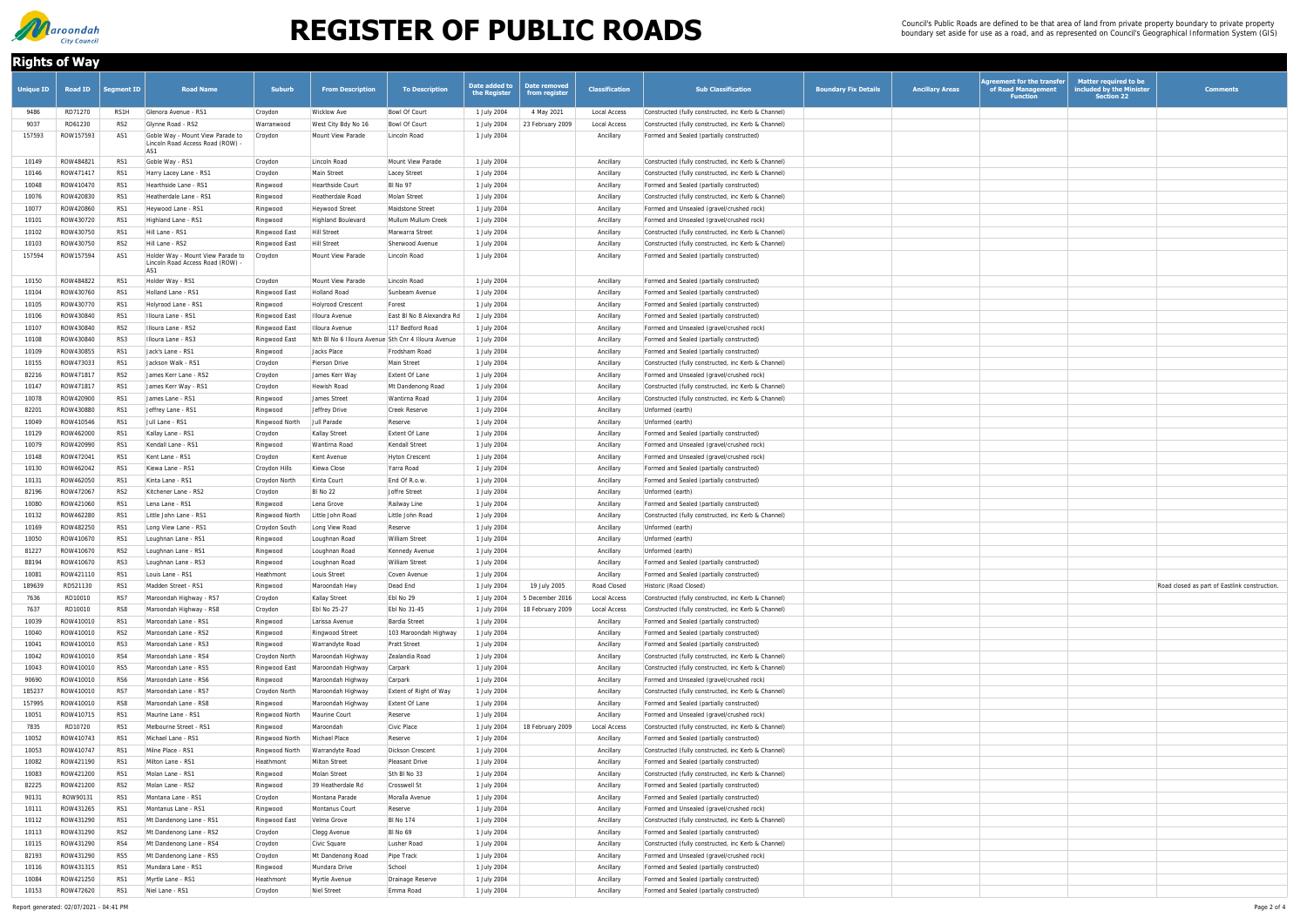| <b>Rights of Way</b> |                |                   |                          |                |                         |                               |                               |                               |                       |                                                     |                             |                        |                                                                            |                                                                               |                 |
|----------------------|----------------|-------------------|--------------------------|----------------|-------------------------|-------------------------------|-------------------------------|-------------------------------|-----------------------|-----------------------------------------------------|-----------------------------|------------------------|----------------------------------------------------------------------------|-------------------------------------------------------------------------------|-----------------|
| <b>Unique ID</b>     | <b>Road ID</b> | <b>Segment ID</b> | <b>Road Name</b>         | <b>Suburb</b>  | <b>From Description</b> | <b>To Description</b>         | Date added to<br>the Register | Date removed<br>from register | <b>Classification</b> | <b>Sub Classification</b>                           | <b>Boundary Fix Details</b> | <b>Ancillary Areas</b> | <b>Agreement for the transfer</b><br>of Road Management<br><b>Function</b> | <b>Matter required to be</b><br>included by the Minister<br><b>Section 22</b> | <b>Comments</b> |
| 10117                | ROW431365      | RS1               | Oakleaf Lane - RS1       | Ringwood       | Oakleaf Court           | Reserve                       | 1 July 2004                   |                               | Ancillary             | Unformed (earth)                                    |                             |                        |                                                                            |                                                                               |                 |
| 82208                | ROW421320      | RS1               | Orchard Lane - RS1       | Heathmont      | Orchard Grove           | Reserve                       | 1 July 2004                   |                               | Ancillary             | Unformed (earth)                                    |                             |                        |                                                                            |                                                                               |                 |
| 10054                | ROW410870      | RS1               | Panfield Lane Lane - RS1 | Ringwood       | Panfield Avenue         | Extent Of Lane                | 1 July 2004                   |                               | Ancillary             | Constructed (fully constructed, inc Kerb & Channel) |                             |                        |                                                                            |                                                                               |                 |
| 10055                | ROW410880      | RS1               | Panorama Lane - RS1      | Ringwood       | Panorama Avenue         | Loughnan Road                 | 1 July 2004                   |                               | Ancillary             | Constructed (fully constructed, inc Kerb & Channel) |                             |                        |                                                                            |                                                                               |                 |
| 84950                | ROW84950       | RS1               | Parkview Lane - RS1      | Ringwood North | Parkview Court          | Wonga Road                    | 1 July 2004                   |                               | Ancillary             | Formed and Sealed (partially constructed)           |                             |                        |                                                                            |                                                                               |                 |
| 10154                | ROW473020      | RS1               | Paul Lane - RS1          | Croydon        | Hull Road               | Lincoln Road (service<br>Road | 1 July 2004                   |                               | Ancillary             | Formed and Sealed (partially constructed)           |                             |                        |                                                                            |                                                                               |                 |
| 10133                | ROW463050      | RS1               | Penrose Lane - RS1       | Croydon North  | Penrose Court           | Reserve                       | 1 July 2004                   |                               | Ancillary             | Formed and Sealed (partially constructed)           |                             |                        |                                                                            |                                                                               |                 |
| 82217                | ROW421410      | RS1               | Pitt Lane - RS1          | Ringwood       | <b>Pitt Street</b>      | Pitt Street                   | 1 July 2004                   |                               | Ancillary             | Unformed (earth)                                    |                             |                        |                                                                            |                                                                               |                 |
| 82218                | ROW421410      | RS2               | Pitt Lane - RS2          | Ringwood       | <b>Pitt Street</b>      | Bedford Road                  | 1 July 2004                   |                               | Ancillary             | Unformed (earth)                                    |                             |                        |                                                                            |                                                                               |                 |
| 10156                | ROW473040      | RS1               | Plumer Lane - RS1        | Croydon        | <b>Haig Street</b>      | Niel Street                   | 1 July 2004                   |                               | Ancillary             | Unformed (earth)                                    |                             |                        |                                                                            |                                                                               |                 |
| 10122                | ROW431440      | RS1               | Plymouth Lane - RS1      | Croydon        | Plymouth Road           | Sbl 30 Mcadam Square          | 1 July 2004                   |                               | Ancillary             | Constructed (fully constructed, inc Kerb & Channel) |                             |                        |                                                                            |                                                                               |                 |
| 10056                | ROW410948      | RS1               | Powrie Lane - RS1        | Ringwood North | Powrie Court            | Reserve                       | 1 July 2004                   |                               | Ancillary             | Unformed (earth)                                    |                             |                        |                                                                            |                                                                               |                 |
| 10118                | ROW431418      | RS1               | Railway Lane - RS1       | Ringwood East  | Wenwood Street          | Lois Street                   | 1 July 2004                   |                               | Ancillary             | Constructed (fully constructed, inc Kerb & Channel) |                             |                        |                                                                            |                                                                               |                 |
| 10123                | ROW431480      | RS1               | Railway Lane - RS1       | Ringwood East  | Railway Avenue          | Illoura Avenue                | 1 July 2004                   |                               | Ancillary             | Formed and Sealed (partially constructed)           |                             |                        |                                                                            |                                                                               |                 |
| 10157                | ROW473410      | RS1               | Railway Lane - RS1       | Croydon        | Railway Grove           | Main Street                   | 1 July 2004                   |                               | Ancillary             | Formed and Sealed (partially constructed)           |                             |                        |                                                                            |                                                                               |                 |
| 82197                | ROW473415      | RS1               | Railway Lane - RS1       | Croydon        | BI No 5                 | Kitchener Road                | 1 July 2004                   |                               | Ancillary             | Unformed (earth)                                    |                             |                        |                                                                            |                                                                               |                 |
| 10119                | ROW431418      | RS <sub>2</sub>   | Railway Lane - RS2       | Ringwood East  | <b>Stanley Avenue</b>   | Wenwood Street                | 1 July 2004                   |                               | Ancillary             | Constructed (fully constructed, inc Kerb & Channel) |                             |                        |                                                                            |                                                                               |                 |
| 10120                | ROW431418      | RS3               | Railway Lane - RS3       | Ringwood East  | Laurence Grove          | Stanley Avenue                | 1 July 2004                   |                               | Ancillary             | Constructed (fully constructed, inc Kerb & Channel) |                             |                        |                                                                            |                                                                               |                 |
| 10121                | ROW431418      | RS4               | Railway Lane - RS4       | Ringwood East  | Dublin Road             | Laurence Grove                | 1 July 2004                   |                               | Ancillary             | Constructed (fully constructed, inc Kerb & Channel) |                             |                        |                                                                            |                                                                               |                 |
| 8355                 | RD21470        | RS1               | Railway Place - RS1      | Ringwood       | Maroondah H'way         | Clock Tower Res               | 1 July 2004                   | 8 June 2016                   | <b>Local Access</b>   | Constructed (fully constructed, inc Kerb & Channel) |                             |                        |                                                                            |                                                                               |                 |
| 10085                | ROW421500      | RS1               | Reumah Lane - RS1        | Heathmont      | Reumah Court            | Extent Of Lane                | 1 July 2004                   |                               | Ancillary             | Constructed (fully constructed, inc Kerb & Channel) |                             |                        |                                                                            |                                                                               |                 |
| 7910                 | RD10981        | RS1               | Rhonda Court - RS1       | Ringwood North | Chifley Parade          | Bowl Of Court                 | 1 July 2004                   | 9 August 2016                 | Local Access          | Constructed (fully constructed, inc Kerb & Channel) |                             |                        |                                                                            |                                                                               |                 |
| 10058                | ROW410990      | RS1               | Ringwood Lane - RS1      | Heathmont      | Ringwood Street         | Extent Of Lane                | 1 July 2004                   | 1 April 2014                  | Ancillary             | Constructed (fully constructed, inc Kerb & Channel) |                             |                        |                                                                            |                                                                               |                 |
| 10124                | ROW431570      | RS1               | Rosedale Lane - RS1      | Ringwood East  | Rosedale Crescent       | Patterson Street              | 1 July 2004                   |                               | Ancillary             | Formed and Sealed (partially constructed)           |                             |                        |                                                                            |                                                                               |                 |
| 82219                | ROW431570      | RS2               | Rosedale Lane - RS2      | Ringwood East  | Rosedale Crescent       | Patterson Street              | 1 July 2004                   |                               | Ancillary             | Unformed (earth)                                    |                             |                        |                                                                            |                                                                               |                 |
| 82220                | ROW431570      | RS3               | Rosedale Lane - RS3      | Ringwood East  | BI No 4 Rosedale        | BI No 26 Rosedale             | 1 July 2004                   |                               | Ancillary             | Unformed (earth)                                    |                             |                        |                                                                            |                                                                               |                 |
| 10086                | ROW421520      | RS1               | Royal Lane - RS1         | Heathmont      | Royal Avenue            | Coleman Street                | 1 July 2004                   |                               | Ancillary             | Formed and Sealed (partially constructed)           |                             |                        |                                                                            |                                                                               |                 |
| 10159                | ROW473560      | RS1               | Ryland Lane - RS1        | Croydon        | <b>Ryland Avenue</b>    | Extent Of Lane                | 1 July 2004                   |                               | Ancillary             | Formed and Sealed (partially constructed)           |                             |                        |                                                                            |                                                                               |                 |
| 10134                | ROW463630      | RS1               | Sandgate Lane - RS1      | Croydon        | Sandgate Avenue         | Kirtain Drive                 | 1 July 2004                   |                               | Ancillary             | Constructed (fully constructed, inc Kerb & Channel) |                             |                        |                                                                            |                                                                               |                 |
| 10087                | ROW421600      | RS1               | Simla Lane - RS1         | Heathmont      | Simla Court             | Cuthbert Street               | 1 July 2004                   |                               | Ancillary             | Formed and Sealed (partially constructed)           |                             |                        |                                                                            |                                                                               |                 |
| 10059                | ROW411043      | RS1               | Sonia Lane - RS1         | Ringwood       | Sonia Street            | Creek Reserve                 | 1 July 2004                   |                               | Ancillary             | Unformed (earth)                                    |                             |                        |                                                                            |                                                                               |                 |
| 90026                | ROW90026       | RS1               | Surrey Lane - RS1        | Croydon        | 56 Surrey Road          | 18 Niel Street                |                               |                               | Ancillary             | Unformed (earth)                                    |                             |                        |                                                                            |                                                                               |                 |
| 10060                | ROW411093      | RS1               | Tania Lane - RS1         | Ringwood       | Tania Court             | Mullum Reserve                | 1 July 2004                   |                               | Ancillary             | Unformed (earth)                                    |                             |                        |                                                                            |                                                                               |                 |
| 10160                | ROW473812      | RS1               | Taylors Lane - RS1       | Croydon        | Taylors Road            | Herbert Street                | 1 July 2004                   |                               | Ancillary             | Formed and Sealed (partially constructed)           |                             |                        |                                                                            |                                                                               |                 |
| 10088                | ROW421730      | RS1               | Thanet Lane - RS1        | Ringwood       | Thanet Court            | Albert Street                 | 1 July 2004                   |                               | Ancillary             | Formed and Sealed (partially constructed)           |                             |                        |                                                                            |                                                                               |                 |
| 10170                | ROW483850      | RS1               | The Mall Lane - RS1      | Croydon South  | Eastfield Road          | BI No 43                      | 1 July 2004                   |                               | Ancillary             | Constructed (fully constructed, inc Kerb & Channel) |                             |                        |                                                                            |                                                                               |                 |
| 10161                | ROW473882      | RS1               | Thomas Brew Lane - RS1   | Croydon        | Lacey Street            | Hewish Road                   | 1 July 2004                   |                               | Ancillary             | Constructed (fully constructed, inc Kerb & Channel) |                             |                        |                                                                            |                                                                               |                 |
| 10171                | ROW483920      | RS1               | Tintern Lane - RS1       | Croydon South  | Tintern Avenue          | Bayswater Road                | 1 July 2004                   |                               | Ancillary             | Formed and Sealed (partially constructed)           |                             |                        |                                                                            |                                                                               |                 |
| 10125                | ROW431820      | RS1               | Victoria Lane - RS1      | Ringwood East  | Victoria Street         | Lois Street                   | 1 July 2004                   |                               | Ancillary             | Formed and Sealed (partially constructed)           |                             |                        |                                                                            |                                                                               |                 |
| 10089                | ROW421890      | RS1               | Wantirna Lane - RS1      | Heathmont      | Wantirna Road           | Lee Court                     | 1 July 2004                   |                               | Ancillary             | Formed and Unsealed (gravel/crushed rock)           |                             |                        |                                                                            |                                                                               |                 |
| 10090                | ROW421890      | RS2               | Wantirna Lane - RS2      | Heathmont      | Wantirna Road           | Yarang Court                  | 1 July 2004                   |                               | Ancillary             | Formed and Sealed (partially constructed)           |                             |                        |                                                                            |                                                                               |                 |
| 10091                | ROW421890      | RS3               | Wantirna Lane - RS3      | Ringwood       | Wantirna Road           | Extent Of Lane                | 1 July 2004                   |                               | Ancillary             | Formed and Sealed (partially constructed)           |                             |                        |                                                                            |                                                                               |                 |
| 10126                | ROW431900      | RS1               | Wenwood Lane - RS1       | Ringwood East  | Wenwood Street          | Lois Street                   | 1 July 2004                   |                               | Ancillary             | Formed and Sealed (partially constructed)           |                             |                        |                                                                            |                                                                               |                 |
| 82203                | ROW421940      | RS <sub>2</sub>   | Wilana Lane - RS2        | Ringwood       | Wilana Street           | No 16 Thomas Street           | 1 July 2004                   |                               | Ancillary             | Unformed (earth)                                    |                             |                        |                                                                            |                                                                               |                 |
| 82214                | ROW411180      | RS1               | William Lane - RS1       | Ringwood       | <b>William Street</b>   | Andrew Street                 | 1 July 2004                   |                               | Ancillary             | Unformed (earth)                                    |                             |                        |                                                                            |                                                                               |                 |
| 88193                | ROW411180      | RS <sub>2</sub>   | William Lane - RS2       | Ringwood       | <b>William Street</b>   | Andrew Street                 | 1 July 2004                   |                               | Ancillary             | Formed and Sealed (partially constructed)           |                             |                        |                                                                            |                                                                               |                 |
| 82194                | ROW464460      | RS1               | Wilson Lane - RS1        | Croydon North  | Wilson Concourse        | Samben Court                  | 1 July 2004                   |                               | Ancillary             | Unformed (earth)                                    |                             |                        |                                                                            |                                                                               |                 |
| 10162                | ROW474460      | RS1               | Windsor Lane - RS1       | Croydon        | Windsor Road            | Extent Of Lane                | 1 July 2004                   |                               | Ancillary             | Formed and Unsealed (gravel/crushed rock)           |                             |                        |                                                                            |                                                                               |                 |
| 10061                | ROW411190      | RS1               | Wonga Lane - RS1         | Ringwood North | Wonga Road              | Cottage Place                 | 1 July 2004                   |                               | Ancillary             | Formed and Sealed (partially constructed)           |                             |                        |                                                                            |                                                                               |                 |
|                      | ROW234928      | AS1               | Wyrunga Street ROW - AS1 | Ringwood East  |                         |                               | 1 July 2004                   |                               |                       | Formed and Sealed (partially constructed)           |                             |                        |                                                                            |                                                                               |                 |
| 234928               |                |                   |                          |                | Wyrunga Street          | Wyrunga Street                |                               |                               | Ancillary             |                                                     |                             |                        |                                                                            |                                                                               |                 |
| 10172                | ROW484820      | RS1               | Yvonne Lane - RS1        | Croydon South  | <b>Bayswater Road</b>   | Yvonne Avenue                 | 1 July 2004                   |                               | Ancillary             | Formed and Sealed (partially constructed)           |                             |                        |                                                                            |                                                                               |                 |



## **REGISTER OF PUBLIC ROADS**